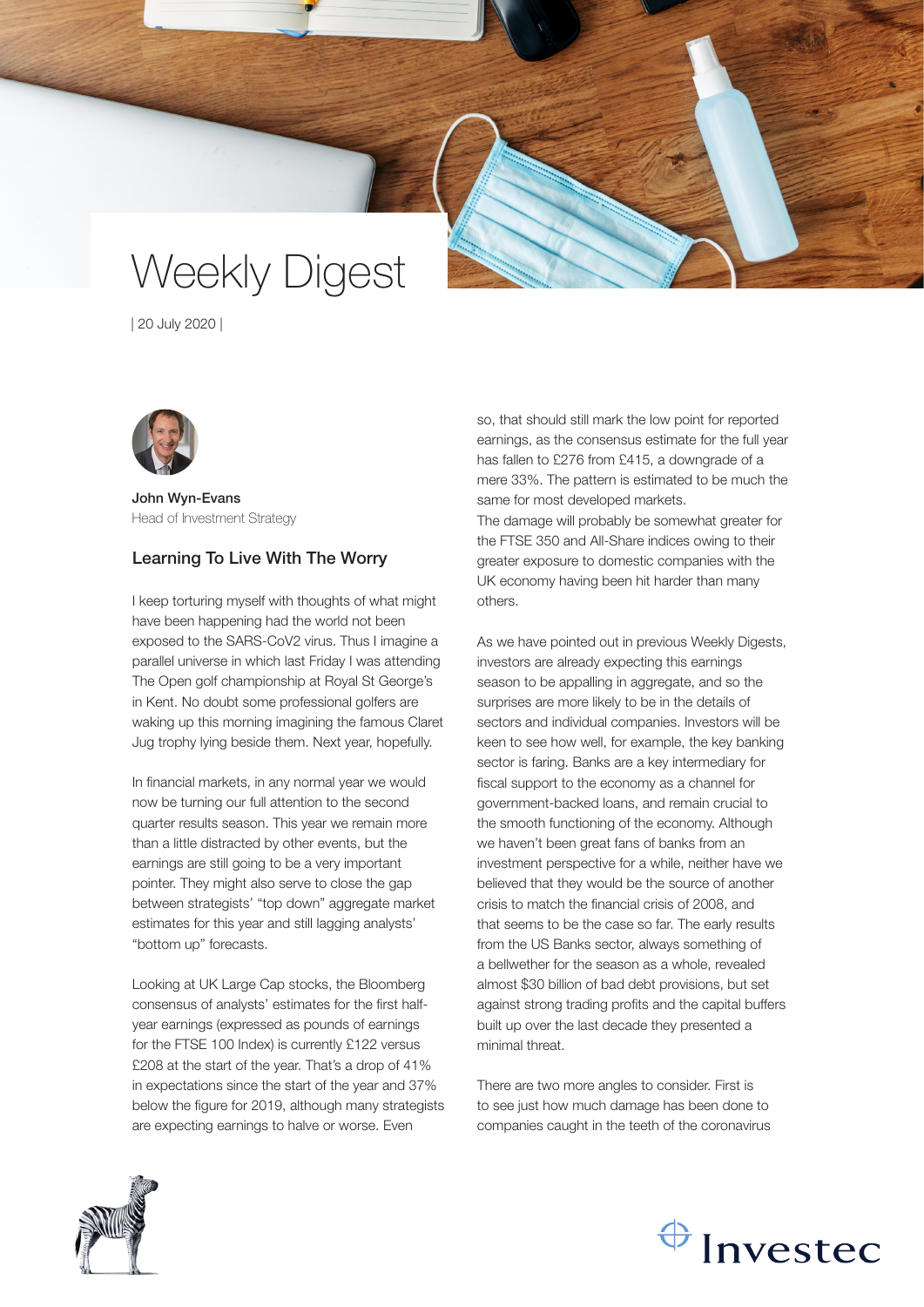storm, notably in service sectors relating to transport and hospitality. Will there be any clear guidance available? How long can they survive without some sort of normality returning? Will there be a need for (further) capital raising? What about issues in supply chains for manufacturing and distribution companies?

And, more optimistically, will some companies have fared better than expected? There are bound to be a few surprises in both directions.

Then there are the companies that have had a "good crisis" – either those whose business was resilient or those who have seen their growth profile accelerated by lockdowns and working from home. Have investors rewarded them too generously with high valuations? Have growth trends been extrapolated too aggressively? There was a warning shot from Netflix last week about future growth potential, and its shares fell 10% (admittedly they still sport fantastic long-term gains, and were, perhaps, vulnerable to some profit-taking by short-term traders). Remember that lockdowns were in their very early stages when companies last reported at the end of the first quarter. This will be the first time we have seen anything close to the full picture.

Obviously it's impossible to ignore the continuing effects of Covid on all matters financial and political. News from the United States over the weekend continues to suggest that case growth is not abating, and there are plenty of reports of hotspot outbreaks from countries around the world which have previously had more success in controlling the spread of the virus. And yet markets appear to remain relatively untroubled. Why should this be? First is the fact that we are dealing with something with which we are now a bit more familiar, even if our knowledge remains far from complete. It is often noted that the first hour and twenty minutes of the film Jaws are the scariest because until then the infamous shark is no more than a shadow in the water and a fin. At least now we've had a good look at what is trying to kill us. Second is the unwavering support of central banks. It is hard to overemphasise the supportive nature of their actions. Third is fiscal support from governments, more on which below.

And finally there is the belief in progress on the medical front. We are led to believe (courtesy of a Robert Peston scoop last week) that there will be news of meaningful progress in the development of a vaccine announced today by the team at Oxford University (a group that also benefitted from a very positive profile published by Bloomberg last week). The latest fund manager survey from Deutsche Bank (published this morning) shows that 75% of respondents believe that a vaccine will be widely available in six to eighteen months, and 12% within six months (which is more optimistic than June's survey). That suggests that any material acceleration of that timeline would be positive for risk assets. By the same token, any meaningful drift into 2022 would be negative. Indeed the longer and deeper the scarring effects on economies of restrictive measures, the more existential the threat to affected industries and companies becomes.

In this context I would also like to cite some research published by Bernstein at the end of last week. Their Healthcare team modelled the latest surge in cases in the US and concluded that although the reported number of infections is set to continue to rise through July and August, they should peak towards the end of August. This is based on the relationship between seroprevalence, modified behaviour and herd immunity. Seroprevalence is the amount of the population that has been infected and therefore (theoretically) imbued with some degree of immunity, thus creating a "dead end" for viral transmission. Modified behavior is the use of masks, etc., and greater personal hygiene as well as lockdowns. A combination of these factors reduces the R-nought (infection rate) of the virus from its natural range of 2.5-3.5 (the average number of new infections created by one spreader) to closer to 1. Crucially, it also means that much sought after herd immunity is achieved with a far lower overall population infection rate – possibly as low as 25% rather than the much quoted 60-70% figure. One always caveats such work with the comment that it is just one set of opinions based on theory, but it is at least a scientific approach rather than one based purely on emotion.



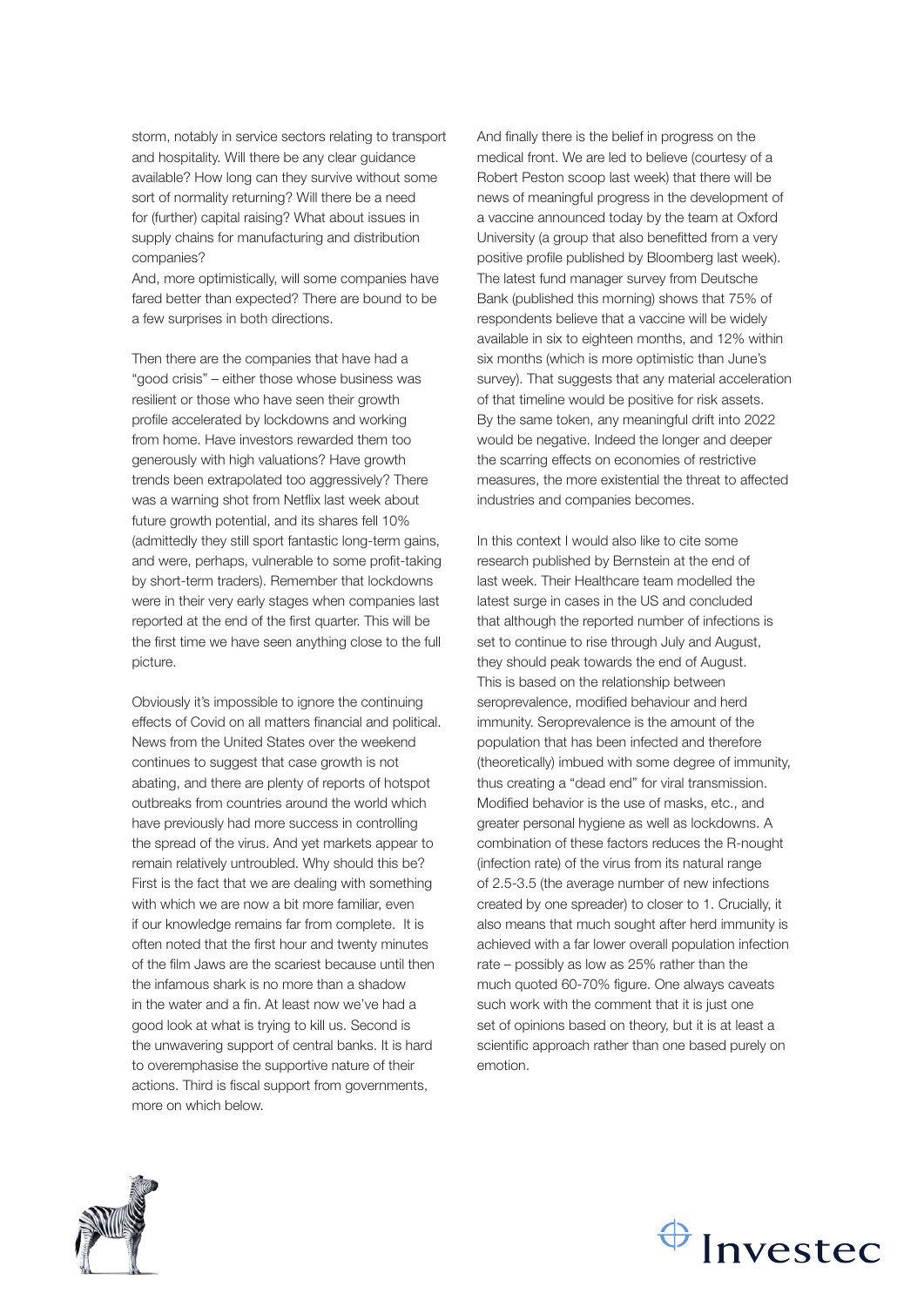To end this week's piece, a quick follow-up on some recent topics, namely the US political situation and the potential for recovery in Europe. In the US, we are heading towards a possible "fiscal cliff" at the end of July when various measures of support for the economy are due to expire. If they did, that would be bad news. However, there are encouraging signs that a new stimulus package amounting to as much as \$1.5 trillion will make its way through Congress in the nick of time. Even though some of the support levels for the unemployed will probably be reduced (possibly to encourage them to go looking for work again), the key thing is to continue to provide some sort of safety net. Be prepared, though, for emotive headlines, last-minute horse-trading and preelection point-scoring on both sides.

Meanwhile on this side of the Atlantic, but the other side of the Channel, European leaders continue to thrash out the final terms of the proposed stimulus package. It does now look as though the percentage of grants will be reduced in favour of guaranteed loans.

This is to satisfy the "Frugal Four" (the Netherlands, Austria, Sweden and Denmark) who do not want to (or be seen to) hand out free funds to their "profligate" southern neighbours. In the end it will be a matter of saving face on all sides, which tends to be the outcome of most such disagreements in the EU. Again, failure to sign off a deal would be taken badly.

All of the factors mentioned above create the environment for a possible market wobble in the short term, or at least increased levels of volatility. These should be manageable given the potential for timely resolution in all cases. Furthermore, investor positioning does not suggest the potential for the sort of market panic we experienced in March.